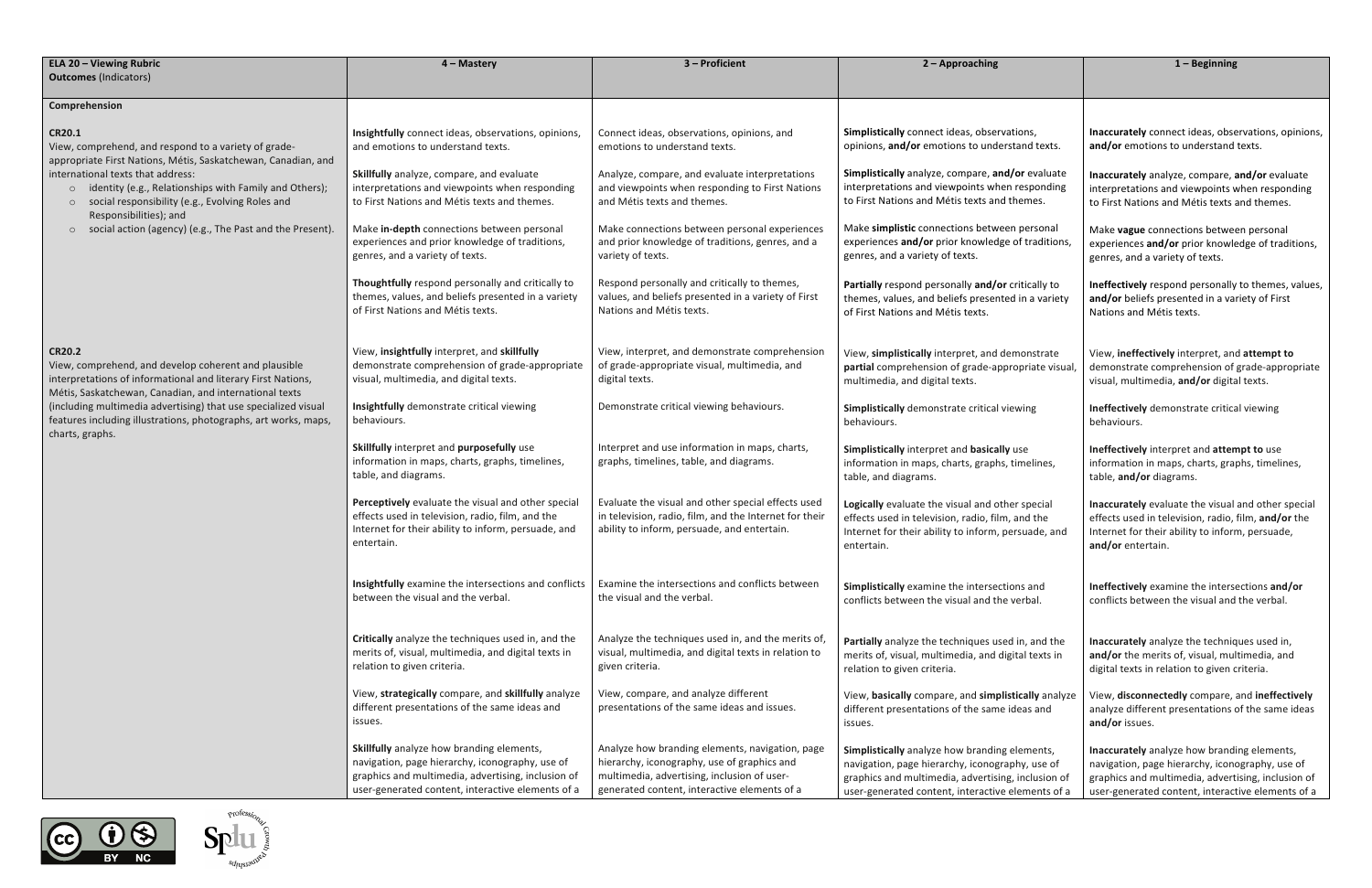|                                                                                                                                                                                                         | variety of websites, and blogs achieve the creator's<br>purpose.                                                                                                                                                                                                                                                   | variety of websites, and blogs achieve the creator's<br>purpose.                                                                                                                                                                                                                         | variety of websites, and blogs achieve the creator's<br>purpose.                                                                                                                                                                                                                           | variety of websites, and/or blogs achieve the<br>creator's purpose.                                                                                                                                                                                                                        |
|---------------------------------------------------------------------------------------------------------------------------------------------------------------------------------------------------------|--------------------------------------------------------------------------------------------------------------------------------------------------------------------------------------------------------------------------------------------------------------------------------------------------------------------|------------------------------------------------------------------------------------------------------------------------------------------------------------------------------------------------------------------------------------------------------------------------------------------|--------------------------------------------------------------------------------------------------------------------------------------------------------------------------------------------------------------------------------------------------------------------------------------------|--------------------------------------------------------------------------------------------------------------------------------------------------------------------------------------------------------------------------------------------------------------------------------------------|
| <b>Use of Strategies</b><br>CR20.2 (b)<br>Select, use, and evaluate critically a variety of before (page 19),<br>during (page 20), and after (page 21) strategies to construct<br>meaning when viewing. | Skillfully and insightfully select, use, and evaluate<br>critically a variety of before, during, and after<br>strategies to construct meaning when viewing.<br>Such as:                                                                                                                                            | Select, use, and evaluate critically a variety of<br>before, during, and after strategies to construct<br>meaning when viewing.<br>Such as:                                                                                                                                              | Simplistically select, use, and evaluate a variety of<br>before, during, and after strategies to construct<br>meaning when viewing.<br>Such as:                                                                                                                                            | Ineffectively select, use, and evaluate a variety of<br>before, during, and/or after strategies to construct<br>meaning when viewing.<br>Such as:                                                                                                                                          |
|                                                                                                                                                                                                         | <b>Before</b><br>Tap, Activate, and Build Prior Knowledge<br><b>Ask Questions</b><br><b>Preview Text</b><br>Anticipate Message and<br>Author's/Presenter's Intent<br>Predict<br>Set purpose                                                                                                                        | <b>Before</b><br>Tap, Activate, and Build Prior Knowledge<br><b>Ask Questions</b><br><b>Preview Text</b><br>Anticipate Message and<br>Author's/Presenter's Intent<br>Predict<br>Set purpose                                                                                              | <b>Before</b><br>Tap, Activate, and Build Prior Knowledge<br>Ask Questions<br><b>Preview Text</b><br>Anticipate Message and<br>Author's/Presenter's Intent<br>Predict<br>Set purpose                                                                                                       | <b>Before</b><br>Tap, Activate, and Build Prior Knowledge<br>• Ask Questions<br><b>Preview Text</b><br>• Anticipate Message and<br>Author's/Presenter's Intent<br>Predict<br>$\bullet$<br>Set purpose<br>$\bullet$                                                                         |
|                                                                                                                                                                                                         | <b>During</b><br>Connect and construct meaning<br>Note key ideas and what supports them<br>$\bullet$<br>Construct mental images<br>Make, confirm, adjust predictions,<br>inferences, and draw conclusions<br>Ask questions and self-monitor<br>$\bullet$<br>comprehension<br>Adjust rate and/or strategy as needed | <b>During</b><br>Connect and construct meaning<br>Note key ideas and what supports them<br>Construct mental images<br>Make, confirm, adjust predictions,<br>inferences, and draw conclusions<br>Ask questions and self-monitor<br>comprehension<br>Adjust rate and/or strategy as needed | <b>During</b><br>Connect and construct meaning<br>Note key ideas and what supports them<br>Construct mental images<br>Make, confirm, adjust predictions,<br>inferences, and draw conclusions<br>Ask questions and self-monitor<br>comprehension<br>• Adjust rate and/or strategy as needed | <b>During</b><br>Connect and construct meaning<br>Note key ideas and what supports them<br>Construct mental images<br>Make, confirm, adjust predictions,<br>inferences, and draw conclusions<br>• Ask questions and self-monitor<br>comprehension<br>Adjust rate and/or strategy as needed |
|                                                                                                                                                                                                         | After<br>Recall, paraphrase, summarize, and<br>synthesize<br>Reflect and interpret<br>Evaluate<br>Analyze craft and technique<br>Respond personally<br>View again, listen, read, represent, speak,<br>and write to deepen understanding and<br>pleasure                                                            | After<br>Recall, paraphrase, summarize, and<br>synthesize<br>Reflect and interpret<br>Evaluate<br>Analyze craft and technique<br>Respond personally<br>View again, listen, read, represent, speak,<br>and write to deepen understanding and<br>pleasure                                  | After<br>Recall, paraphrase, summarize, and<br>synthesize<br>Reflect and interpret<br>Evaluate<br>• Analyze craft and technique<br>Respond personally<br>View again, listen, read, represent, speak,<br>and write to deepen understanding and<br>pleasure                                  | After<br>Recall, paraphrase, summarize, and<br>synthesize<br>Reflect and interpret<br>Evaluate<br>• Analyze craft and technique<br>Respond personally<br>• View again, listen, read, represent, speak,<br>and write to deepen understanding and<br>pleasure                                |